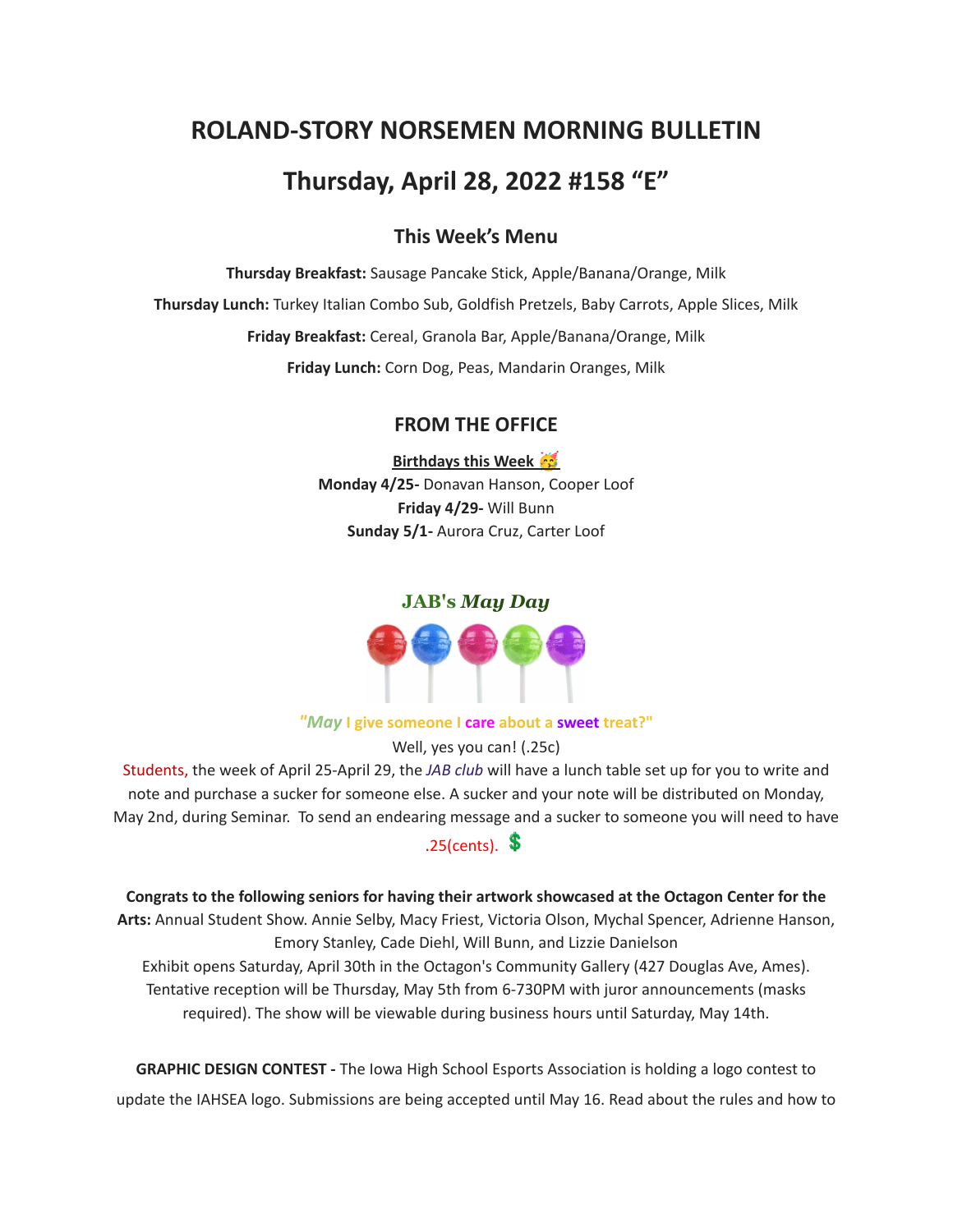submit here: [bit.ly/IAHSEAlogo.](http://bit.ly/IAHSEAlogo) This contest is open to all students, staff, and faculty at Roland-Story. If you have questions, see Mr. Klett.

**Volunteer Hours Opportunities**: The Roland Park Board is having a spring clean-up day at Erickson Park at 10 am, Saturday, May 7, to help for silver chord or Key Club hours. There will be a brat/hamburger feed going on at the same time so you can get a nice meal as well!

There is also a spring clean-up day at the Mackey area on Sunday, May 1st, starting at 1pm. Bring any gloves, rakes, shop vacs, containers for trash, and other tools to help us tidy up and finish a few projects in the area.

**2022 Baseball 9-12 Parent Meeting -** Date for the 2022 baseball parent meeting will be Friday, 4/29 @ 5:30pm. Meeting will take place at the HS baseball field, if there is poor weather the meeting will take place in the south gym. For those unable to attend the meeting the 2022 team handbook can be found on the announcements page of the baseball website.

<https://sites.google.com/a/roland-story.k12.ia.us/mr-hill-s-homepage/roland-story-baseball>

## **Seniors: Friday May 20th- Mandatory to walk in graduation ceremony**

- Bowling at 9am/ Hot Dogs and Chips at 10:30/ Leave by 11:25
	- Graduation Practice 11:30-12:45
	- Walk through the elementary school at 1:30



**[COUNSELOR FOLDER](https://docs.google.com/document/d/1vmwczNPbDzXe9vFaG5LJMQ7NYDv-i4oQJHybqA65TUc/edit?usp=sharing) (9-12)-Click here**

## **Online DMACC classes for Fall 2022**

An important message to remember about DMACC online is that you, the student, must register for the class. Once you register online then the counseling department receives a notice to approve it.

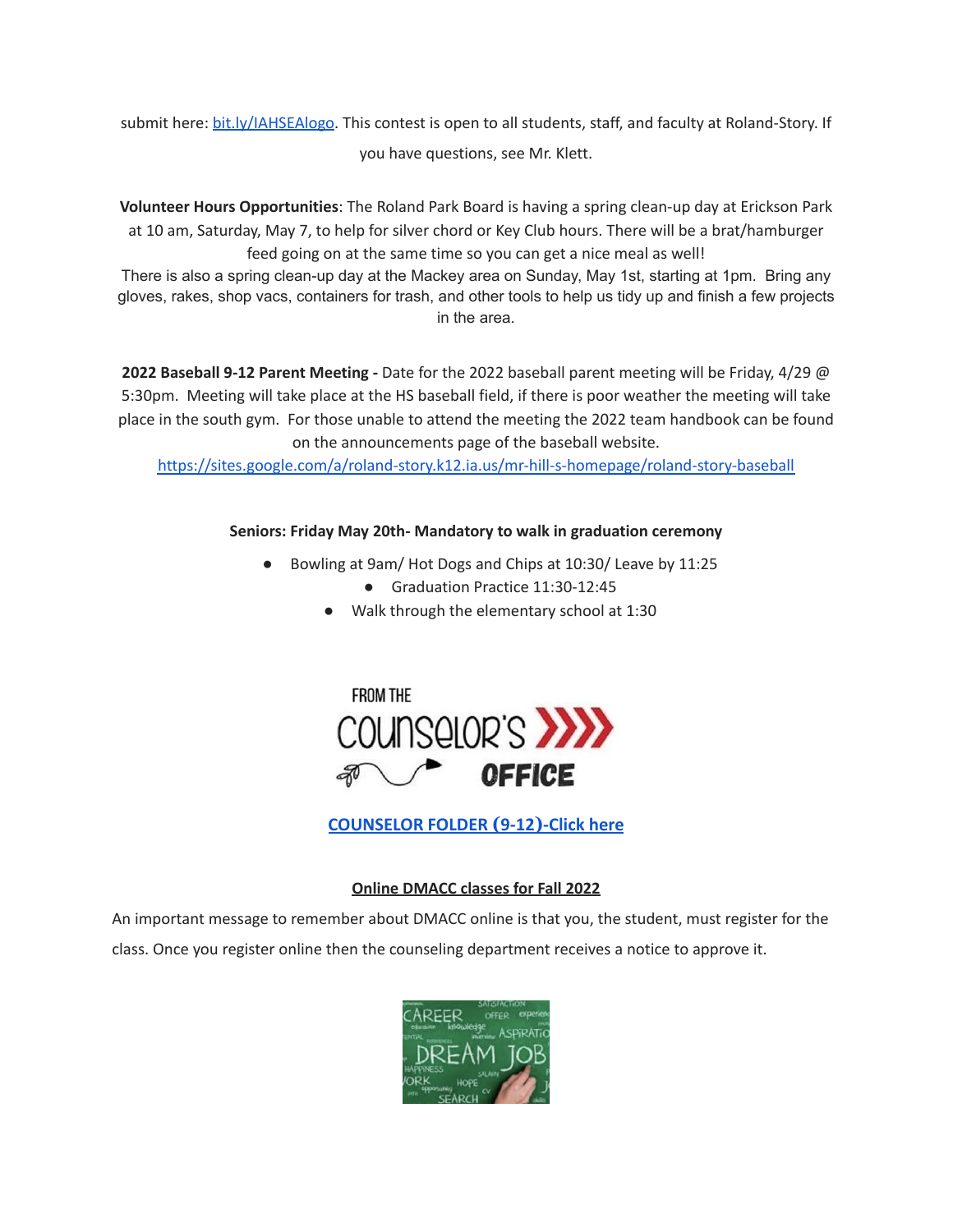## *Future Seminar Career Presentations*

#### **Tuesday, April 26 \*Fire Science** Click here for [information](https://www.dmacc.edu/programs/fire/Pages/welcome.aspx)

#### **Thursday, April 28 \*Story City Manufacturing and Tours**

(All juniors. This is a day event)

**Tuesday, May 3 Presenter: \*Architecture/Construction** Eric Vermeer. He has over <sup>15</sup> years of experience working

in architecture and engineering. Eric is the go-to person at 10 Fold for master planning, construction cost estimating, structural engineering, structural and architectural forensics, project management, and architectural design.

Wednesday, May 4 \***Video Production** Click here for more [information](https://www.dmacc.edu/programs/video/Pages/welcome.aspx)

## **Tuesday, May 10 \*Medical Fields -Mary Greeley Presenters**

\*Students, via My Academic Plan Career Clusters you will be requested to come to these presentations.

If ANYONE wants to attend these sessions please sign up in the Counselor's office at least one day prior

to the presentation!

*RS students, take time for your mental health* by registering for this "Teens Training Teens-Psychological First Aid (PFA)" This 3-hour online course will teach students how to manage their distress and cope with post-disaster stress and adversity. (See [attached](https://drive.google.com/file/d/18ZxsDgb9mTVccDP5AD1ejwqoEi1MNUwE/view?usp=sharing) flyer.)



## **Local Scholarship**

[Jim & Marilyn Hanson \(RS Foundation\) Scholarship](https://docs.google.com/document/d/1ZTlh8dBWKYLTE2ZXAX8cFE_071yzMHCiRBXRqeR_Sv8/edit?usp=sharing)- \$1,000/4yr due 4/22 @12:00pm- pursuing a major in forestry, math related field, and/or education.

**RS Silver Cord [Scholarship](https://docs.google.com/document/d/12og0k5MTIc1OeFEzEig2sJZbI5ykSKtMlEJRu1iKhdA/edit?usp=sharing)** Make a copy, fill, print and turn into Counselor's office \$500 due 5/4 @12:00pm

**RSEA [\(Roland-Story](https://docs.google.com/document/d/1YwFGXKN4fBAFzL5lRATvKspYv1CbagujvEZKrQq0Kcg/edit?usp=sharing) Education Association) Scholarship** Make a copy, fill, print and turn into Counselor's office \$300 due 4/28 @12:00pm

## **ATHLETIC ACTIVITIES FOR THE WEEK**

**Thursday 4/28** Varsity Boys Golf Quadrangular @ Woodland Hills Golf Course 4:00pm